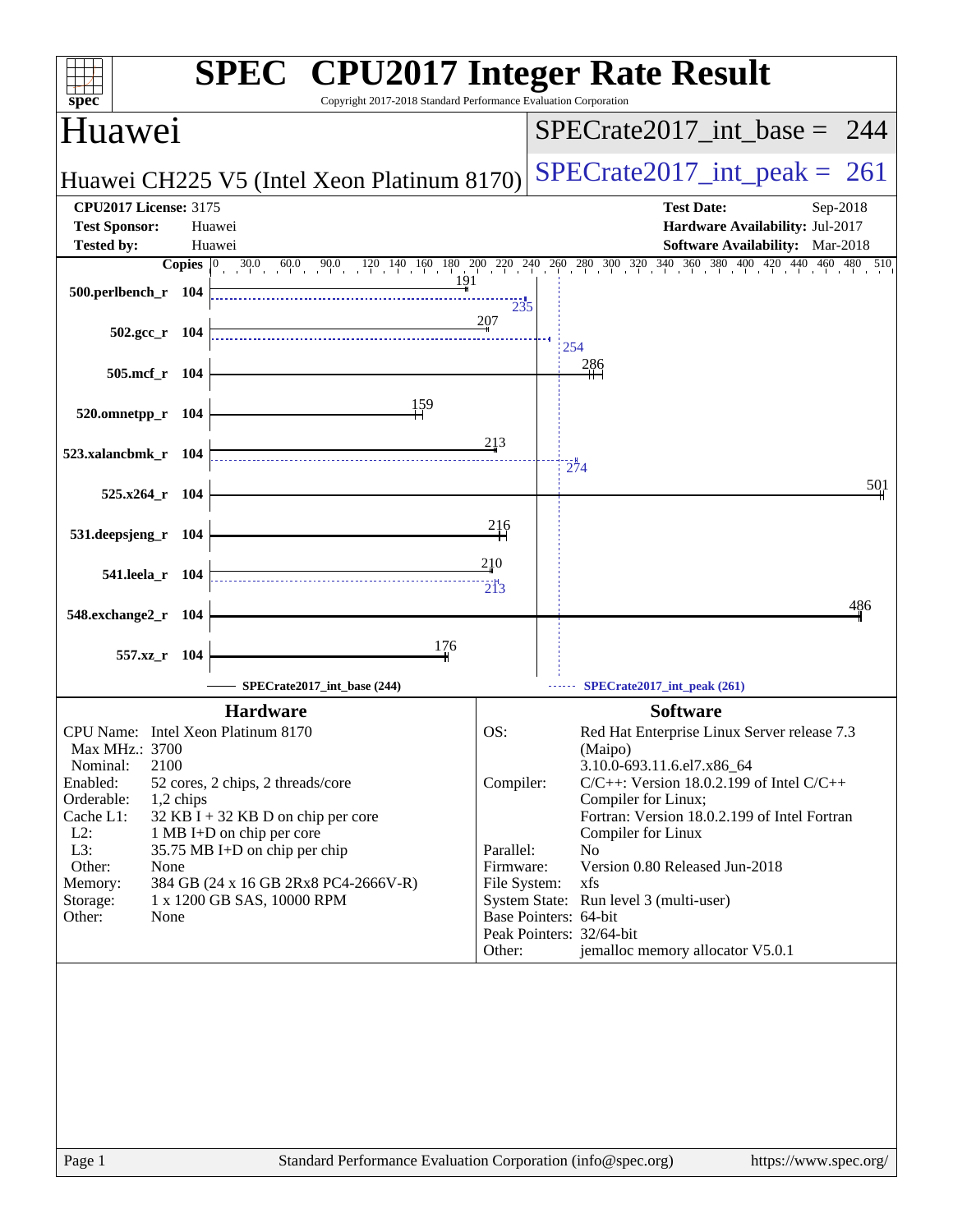| c<br>e<br>L |  |  |  |  |  |
|-------------|--|--|--|--|--|

Copyright 2017-2018 Standard Performance Evaluation Corporation

## Huawei

# [SPECrate2017\\_int\\_base =](http://www.spec.org/auto/cpu2017/Docs/result-fields.html#SPECrate2017intbase) 244

Huawei CH225 V5 (Intel Xeon Platinum 8170) SPECrate  $2017$  int peak = 261

**[CPU2017 License:](http://www.spec.org/auto/cpu2017/Docs/result-fields.html#CPU2017License)** 3175 **[Test Date:](http://www.spec.org/auto/cpu2017/Docs/result-fields.html#TestDate)** Sep-2018 **[Test Sponsor:](http://www.spec.org/auto/cpu2017/Docs/result-fields.html#TestSponsor)** Huawei **[Hardware Availability:](http://www.spec.org/auto/cpu2017/Docs/result-fields.html#HardwareAvailability)** Jul-2017 **[Tested by:](http://www.spec.org/auto/cpu2017/Docs/result-fields.html#Testedby)** Huawei **[Software Availability:](http://www.spec.org/auto/cpu2017/Docs/result-fields.html#SoftwareAvailability)** Mar-2018

### **[Results Table](http://www.spec.org/auto/cpu2017/Docs/result-fields.html#ResultsTable)**

| <b>Base</b>                 |               |                |            |                | <b>Peak</b> |                |       |               |                |              |                |              |                |              |
|-----------------------------|---------------|----------------|------------|----------------|-------------|----------------|-------|---------------|----------------|--------------|----------------|--------------|----------------|--------------|
| <b>Benchmark</b>            | <b>Copies</b> | <b>Seconds</b> | Ratio      | <b>Seconds</b> | Ratio       | <b>Seconds</b> | Ratio | <b>Copies</b> | <b>Seconds</b> | <b>Ratio</b> | <b>Seconds</b> | <b>Ratio</b> | <b>Seconds</b> | <b>Ratio</b> |
| 500.perlbench_r             | 104           | 859            | 193        | 865            | <u>191</u>  | 869            | 191   | 104           | 701            | 236          | 704            | 235          | 705            | 235          |
| $502.\text{gcc}$ _r         | 104           | 710            | 207        | 708            | 208         | 712            | 207   | 104           | 581            | 253          | 580            | 254          | 581            | 254          |
| $505$ .mcf r                | 104           | 573            | 293        | 587            | 286         | 594            | 283   | 104           | 573            | 293          | 587            | 286          | 594            | 283          |
| 520.omnetpp_r               | 104           | 860            | <b>159</b> | 859            | 159         | 889            | 153   | 104           | 860            | <b>159</b>   | 859            | 159          | 889            | 153          |
| 523.xalancbmk r             | 104           | 513            | 214        | 517            | 212         | 516            | 213   | 104           | 401            | 274          | 403            | 273          | 400            | 274          |
| 525.x264 r                  | 104           | 362            | 503        | 364            | 501         | 364            | 500   | 104           | 362            | 503          | 364            | 501          | 364            | 500          |
| 531.deepsjeng_r             | 104           | 538            | 221        | 552            | 216         | 553            | 215   | 104           | 538            | 221          | 552            | 216          | 553            | 215          |
| 541.leela r                 | 104           | 816            | 211        | 818            | 210         | 824            | 209   | 104           | 811            | 212          | 809            | 213          | 801            | 215          |
| 548.exchange2_r             | 104           | 561            | 486        | 560            | 487         | 562            | 485   | 104           | 561            | 486          | 560            | 487          | 562            | 485          |
| 557.xz r                    | 104           | 632            | 178        | 639            | 176         | 641            | 175   | 104           | 632            | 178          | 639            | 176          | 641            | 175          |
| $SPECrate2017$ int base =   |               |                | 244        |                |             |                |       |               |                |              |                |              |                |              |
| $SPECrate2017\_int\_peak =$ |               |                | 261        |                |             |                |       |               |                |              |                |              |                |              |

Results appear in the [order in which they were run](http://www.spec.org/auto/cpu2017/Docs/result-fields.html#RunOrder). Bold underlined text [indicates a median measurement](http://www.spec.org/auto/cpu2017/Docs/result-fields.html#Median).

### **[Submit Notes](http://www.spec.org/auto/cpu2017/Docs/result-fields.html#SubmitNotes)**

 The numactl mechanism was used to bind copies to processors. The config file option 'submit' was used to generate numactl commands to bind each copy to a specific processor. For details, please see the config file.

## **[Operating System Notes](http://www.spec.org/auto/cpu2017/Docs/result-fields.html#OperatingSystemNotes)**

Stack size set to unlimited using "ulimit -s unlimited"

## **[General Notes](http://www.spec.org/auto/cpu2017/Docs/result-fields.html#GeneralNotes)**

Environment variables set by runcpu before the start of the run: LD\_LIBRARY\_PATH = "/spec2017/lib/ia32:/spec2017/lib/intel64:/spec2017/je5.0.1-32:/spec2017/je5.0.1-64" Binaries compiled on a system with 1x Intel Core i7-6700K CPU + 32GB RAM memory using Redhat Enterprise Linux 7.5 Transparent Huge Pages enabled by default Prior to runcpu invocation Filesystem page cache synced and cleared with: sync; echo 3> /proc/sys/vm/drop\_caches runcpu command invoked through numactl i.e.: numactl --interleave=all runcpu <etc> Yes: The test sponsor attests, as of date of publication, that CVE-2017-5754 (Meltdown) is mitigated in the system as tested and documented. Yes: The test sponsor attests, as of date of publication, that CVE-2017-5753 (Spectre variant 1) is mitigated in the system as tested and documented. Yes: The test sponsor attests, as of date of publication, that CVE-2017-5715 (Spectre variant 2)

**(Continued on next page)**

| Page 2 | Standard Performance Evaluation Corporation (info@spec.org) | https://www.spec.org/ |
|--------|-------------------------------------------------------------|-----------------------|
|--------|-------------------------------------------------------------|-----------------------|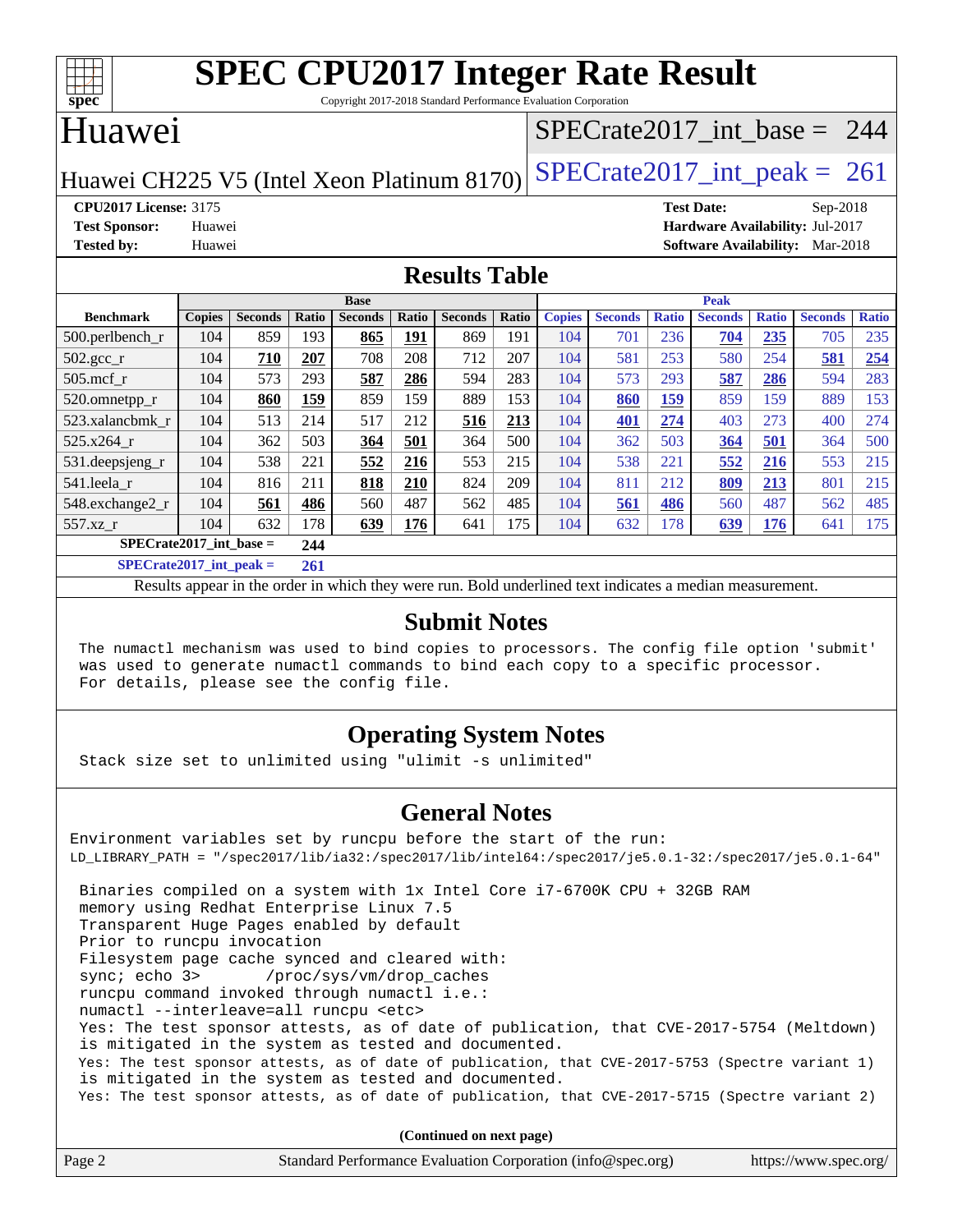| $spec^*$                                                                                                                                                                                                                                                                                                                                                                                                                                                                                                                                                                                                                                                                                                                                                                                                                                                               | Copyright 2017-2018 Standard Performance Evaluation Corporation                                                                  | <b>SPEC CPU2017 Integer Rate Result</b>                                                                                                                                    |                                        |
|------------------------------------------------------------------------------------------------------------------------------------------------------------------------------------------------------------------------------------------------------------------------------------------------------------------------------------------------------------------------------------------------------------------------------------------------------------------------------------------------------------------------------------------------------------------------------------------------------------------------------------------------------------------------------------------------------------------------------------------------------------------------------------------------------------------------------------------------------------------------|----------------------------------------------------------------------------------------------------------------------------------|----------------------------------------------------------------------------------------------------------------------------------------------------------------------------|----------------------------------------|
| Huawei                                                                                                                                                                                                                                                                                                                                                                                                                                                                                                                                                                                                                                                                                                                                                                                                                                                                 |                                                                                                                                  | $SPECrate2017\_int\_base = 244$                                                                                                                                            |                                        |
| Huawei CH225 V5 (Intel Xeon Platinum 8170)                                                                                                                                                                                                                                                                                                                                                                                                                                                                                                                                                                                                                                                                                                                                                                                                                             |                                                                                                                                  | $SPECrate2017\_int\_peak = 261$                                                                                                                                            |                                        |
| <b>CPU2017 License: 3175</b>                                                                                                                                                                                                                                                                                                                                                                                                                                                                                                                                                                                                                                                                                                                                                                                                                                           |                                                                                                                                  | <b>Test Date:</b>                                                                                                                                                          | Sep-2018                               |
| <b>Test Sponsor:</b><br>Huawei                                                                                                                                                                                                                                                                                                                                                                                                                                                                                                                                                                                                                                                                                                                                                                                                                                         |                                                                                                                                  |                                                                                                                                                                            | Hardware Availability: Jul-2017        |
| <b>Tested by:</b><br>Huawei                                                                                                                                                                                                                                                                                                                                                                                                                                                                                                                                                                                                                                                                                                                                                                                                                                            |                                                                                                                                  |                                                                                                                                                                            | <b>Software Availability:</b> Mar-2018 |
|                                                                                                                                                                                                                                                                                                                                                                                                                                                                                                                                                                                                                                                                                                                                                                                                                                                                        | <b>General Notes (Continued)</b>                                                                                                 |                                                                                                                                                                            |                                        |
| is mitigated in the system as tested and documented.<br>jemalloc, a general purpose malloc implementation<br>built with the RedHat Enterprise 7.5, and the system compiler gcc 4.8.5<br>sources available from jemalloc.net or https://github.com/jemalloc/jemalloc/releases                                                                                                                                                                                                                                                                                                                                                                                                                                                                                                                                                                                           |                                                                                                                                  |                                                                                                                                                                            |                                        |
|                                                                                                                                                                                                                                                                                                                                                                                                                                                                                                                                                                                                                                                                                                                                                                                                                                                                        | <b>Platform Notes</b>                                                                                                            |                                                                                                                                                                            |                                        |
| BIOS configuration:<br>Power Policy Set to Performance<br>SNC Set to Enabled<br>IMC Interleaving Set to 1-way Interleave<br>XPT Prefetch Set to Enabled<br>Sysinfo program /spec2017/bin/sysinfo<br>Rev: r5797 of 2017-06-14 96c45e4568ad54c135fd618bcc091c0f<br>running on localhost.localdomain Fri Sep 21 05:18:14 2018<br>SUT (System Under Test) info as seen by some common utilities.<br>For more information on this section, see<br>https://www.spec.org/cpu2017/Docs/config.html#sysinfo<br>From /proc/cpuinfo<br>model name: $Intel(R)$ Xeon $(R)$ Platinum 8170 CPU @ 2.10GHz<br>"physical id"s (chips)<br>104 "processors"<br>cores, siblings (Caution: counting these is hw and system dependent. The following<br>excerpts from /proc/cpuinfo might not be reliable. Use with caution.)<br>cpu cores $: 26$<br>siblings : 52<br>29<br>29<br>From 1scpu: |                                                                                                                                  | physical 0: cores 0 1 2 3 4 5 6 8 9 10 11 12 13 16 17 18 19 20 21 22 24 25 26 27 28<br>physical 1: cores 0 1 2 3 4 5 6 8 9 10 11 12 13 16 17 18 19 20 21 22 24 25 26 27 28 |                                        |
| Architecture:<br>$CPU$ op-mode( $s$ ):<br>Byte Order:<br>CPU(s):<br>On-line $CPU(s)$ list:<br>Thread(s) per core:<br>Core(s) per socket:<br>Socket(s):<br>NUMA $node(s):$<br>Vendor ID:<br>CPU family:<br>Model:                                                                                                                                                                                                                                                                                                                                                                                                                                                                                                                                                                                                                                                       | x86_64<br>$32$ -bit, $64$ -bit<br>Little Endian<br>104<br>$0 - 103$<br>$\overline{a}$<br>26<br>2<br>4<br>GenuineIntel<br>6<br>85 |                                                                                                                                                                            |                                        |
|                                                                                                                                                                                                                                                                                                                                                                                                                                                                                                                                                                                                                                                                                                                                                                                                                                                                        | (Continued on next page)                                                                                                         |                                                                                                                                                                            |                                        |
| Page 3                                                                                                                                                                                                                                                                                                                                                                                                                                                                                                                                                                                                                                                                                                                                                                                                                                                                 | Standard Performance Evaluation Corporation (info@spec.org)                                                                      |                                                                                                                                                                            | https://www.spec.org/                  |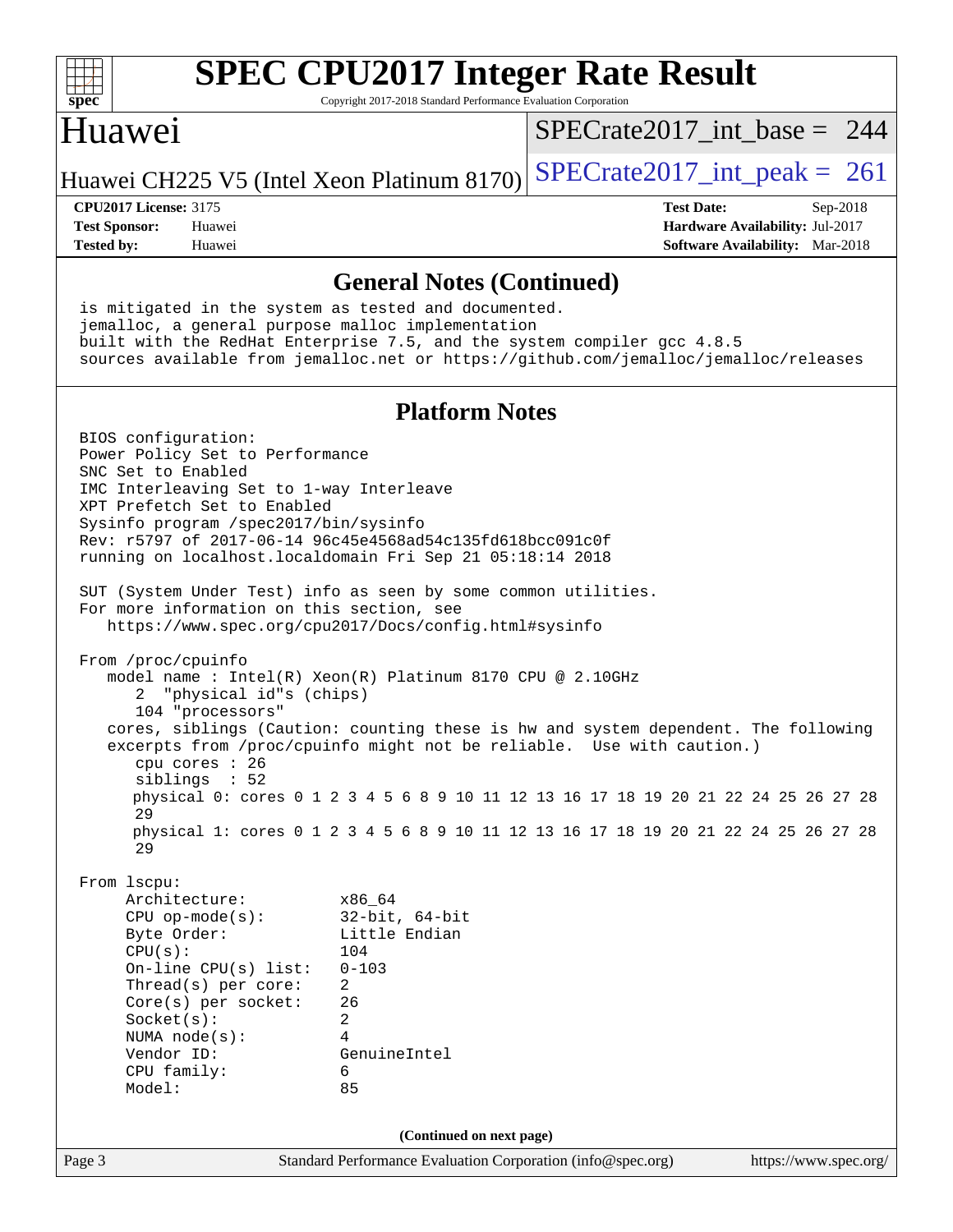

Copyright 2017-2018 Standard Performance Evaluation Corporation

# Huawei

[SPECrate2017\\_int\\_base =](http://www.spec.org/auto/cpu2017/Docs/result-fields.html#SPECrate2017intbase) 244

Huawei CH225 V5 (Intel Xeon Platinum 8170) [SPECrate2017\\_int\\_peak =](http://www.spec.org/auto/cpu2017/Docs/result-fields.html#SPECrate2017intpeak) 261

**[CPU2017 License:](http://www.spec.org/auto/cpu2017/Docs/result-fields.html#CPU2017License)** 3175 **[Test Date:](http://www.spec.org/auto/cpu2017/Docs/result-fields.html#TestDate)** Sep-2018 **[Test Sponsor:](http://www.spec.org/auto/cpu2017/Docs/result-fields.html#TestSponsor)** Huawei **[Hardware Availability:](http://www.spec.org/auto/cpu2017/Docs/result-fields.html#HardwareAvailability)** Jul-2017 **[Tested by:](http://www.spec.org/auto/cpu2017/Docs/result-fields.html#Testedby)** Huawei **[Software Availability:](http://www.spec.org/auto/cpu2017/Docs/result-fields.html#SoftwareAvailability)** Mar-2018

### **[Platform Notes \(Continued\)](http://www.spec.org/auto/cpu2017/Docs/result-fields.html#PlatformNotes)**

| Model name:                                      | $Intel(R) Xeon(R) Platinum 8170 CPU @ 2.10GHz$                                                                  |
|--------------------------------------------------|-----------------------------------------------------------------------------------------------------------------|
| Stepping:<br>CPU MHz:                            | 4                                                                                                               |
| BogoMIPS:                                        | 2100.000<br>4204.52                                                                                             |
| Virtualization:                                  | $VT - x$                                                                                                        |
| L1d cache:                                       | 32K                                                                                                             |
| Lli cache:                                       | 32K                                                                                                             |
| L2 cache:                                        | 1024K                                                                                                           |
| L3 cache:                                        | 36608K                                                                                                          |
| NUMA $node0$ $CPU(s):$                           |                                                                                                                 |
| NUMA $node1$ $CPU(s):$                           | $0-3, 7-9, 13-15, 20-22, 52-55, 59-61, 65-67, 72-74$<br>$4-6$ , 10-12, 16-19, 23-25, 56-58, 62-64, 68-71, 75-77 |
| NUMA $node2$ $CPU(s):$                           | 26-29, 33-35, 39-41, 46-48, 78-81, 85-87, 91-93, 98-100                                                         |
| NUMA node3 CPU(s):                               | 30-32, 36-38, 42-45, 49-51, 82-84, 88-90, 94-97, 101-103                                                        |
|                                                  |                                                                                                                 |
| /proc/cpuinfo cache data                         |                                                                                                                 |
| cache size : 36608 KB                            |                                                                                                                 |
|                                                  | From numactl --hardware WARNING: a numactl 'node' might or might not correspond to a                            |
| physical chip.                                   |                                                                                                                 |
| $available: 4 nodes (0-3)$                       |                                                                                                                 |
| node 0 size: 96433 MB                            | node 0 cpus: 0 1 2 3 7 8 9 13 14 15 20 21 22 52 53 54 55 59 60 61 65 66 67 72 73 74                             |
| node 0 free: 93315 MB                            |                                                                                                                 |
|                                                  | node 1 cpus: 4 5 6 10 11 12 16 17 18 19 23 24 25 56 57 58 62 63 64 68 69 70 71 75 76 77                         |
| node 1 size: 98304 MB                            |                                                                                                                 |
| node 1 free: 95969 MB                            |                                                                                                                 |
|                                                  | node 2 cpus: 26 27 28 29 33 34 35 39 40 41 46 47 48 78 79 80 81 85 86 87 91 92 93 98 99                         |
| 100                                              |                                                                                                                 |
| node 2 size: 98304 MB                            |                                                                                                                 |
| node 2 free: 95928 MB                            |                                                                                                                 |
|                                                  | node 3 cpus: 30 31 32 36 37 38 42 43 44 45 49 50 51 82 83 84 88 89 90 94 95 96 97 101                           |
| 102 103                                          |                                                                                                                 |
| node 3 size: 98304 MB                            |                                                                                                                 |
| node 3 free: 95910 MB                            |                                                                                                                 |
| node distances:                                  |                                                                                                                 |
| node<br>$0 \t 1 \t 2$<br>$\overline{\mathbf{3}}$ |                                                                                                                 |
| 0:<br>10 11 21<br>21                             |                                                                                                                 |
| 11 10 21<br>1:<br>21                             |                                                                                                                 |
| 2:<br>21<br>10<br>11<br>21                       |                                                                                                                 |
| 3:<br>21<br>21<br>11<br>10                       |                                                                                                                 |
| From /proc/meminfo                               |                                                                                                                 |
| MemTotal:<br>394168652 kB                        |                                                                                                                 |
| HugePages_Total:<br>0                            |                                                                                                                 |
| Hugepagesize:<br>2048 kB                         |                                                                                                                 |
| From /etc/*release* /etc/*version*               |                                                                                                                 |
|                                                  | (Continued on next page)                                                                                        |
| Page 4                                           | Standard Performance Evaluation Corporation (info@spec.org)<br>https://www.spec.org/                            |
|                                                  |                                                                                                                 |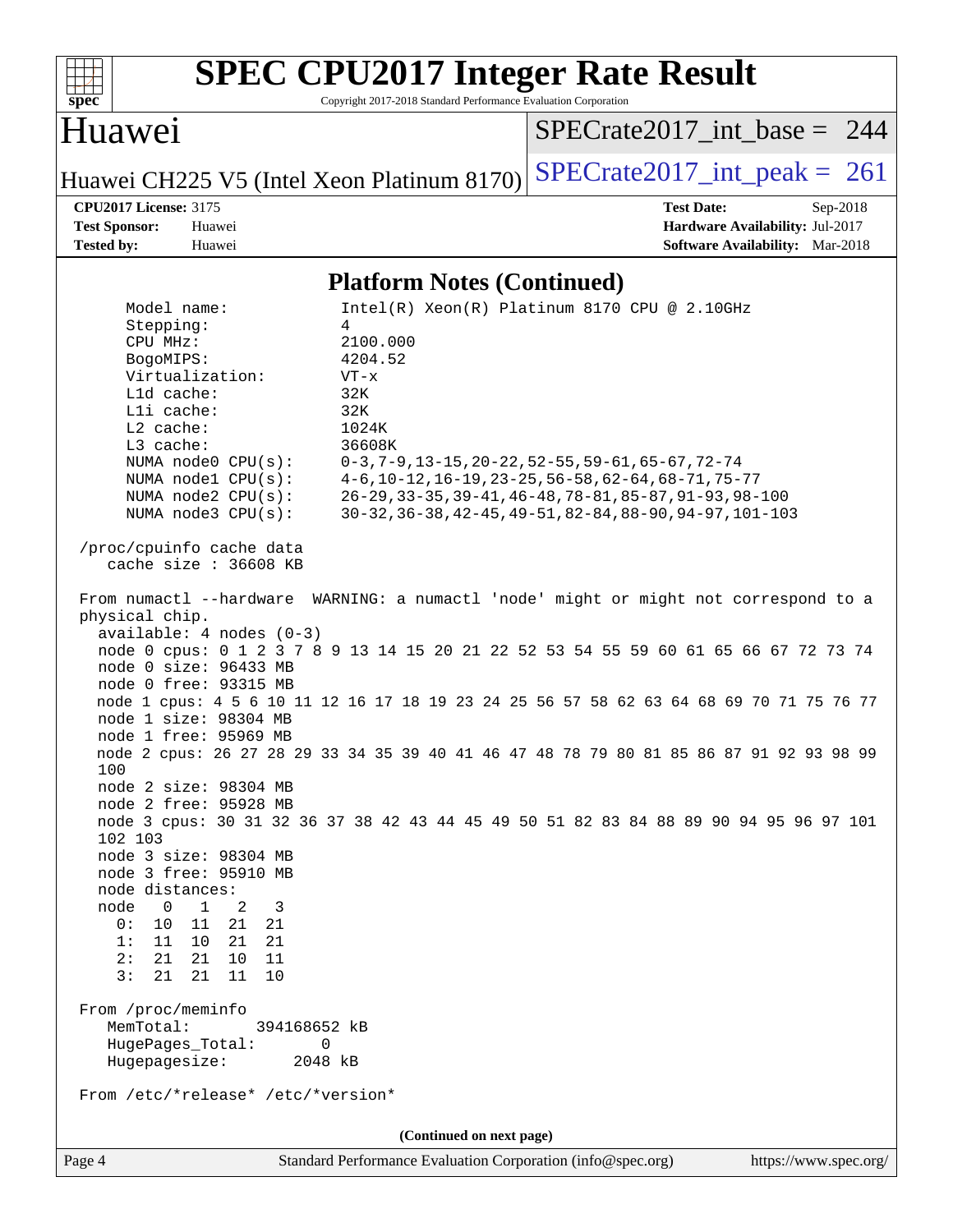| <b>SPEC CPU2017 Integer Rate Result</b><br>$s\overline{pec}$<br>Copyright 2017-2018 Standard Performance Evaluation Corporation                                                                                                                                                                                                                                                                                                                                                                                                                                                                                                                                                                                                                                                                                                                                                                                                                                                                                                                                                                                                                                                                                                                                                                                       |                                                                                                              |  |  |  |  |
|-----------------------------------------------------------------------------------------------------------------------------------------------------------------------------------------------------------------------------------------------------------------------------------------------------------------------------------------------------------------------------------------------------------------------------------------------------------------------------------------------------------------------------------------------------------------------------------------------------------------------------------------------------------------------------------------------------------------------------------------------------------------------------------------------------------------------------------------------------------------------------------------------------------------------------------------------------------------------------------------------------------------------------------------------------------------------------------------------------------------------------------------------------------------------------------------------------------------------------------------------------------------------------------------------------------------------|--------------------------------------------------------------------------------------------------------------|--|--|--|--|
| Huawei                                                                                                                                                                                                                                                                                                                                                                                                                                                                                                                                                                                                                                                                                                                                                                                                                                                                                                                                                                                                                                                                                                                                                                                                                                                                                                                | $SPECrate2017\_int\_base = 244$                                                                              |  |  |  |  |
| Huawei CH225 V5 (Intel Xeon Platinum 8170)                                                                                                                                                                                                                                                                                                                                                                                                                                                                                                                                                                                                                                                                                                                                                                                                                                                                                                                                                                                                                                                                                                                                                                                                                                                                            | $SPECrate2017\_int\_peak = 261$                                                                              |  |  |  |  |
| <b>CPU2017 License: 3175</b><br><b>Test Sponsor:</b><br>Huawei<br><b>Tested by:</b><br>Huawei                                                                                                                                                                                                                                                                                                                                                                                                                                                                                                                                                                                                                                                                                                                                                                                                                                                                                                                                                                                                                                                                                                                                                                                                                         | <b>Test Date:</b><br>$Sep-2018$<br>Hardware Availability: Jul-2017<br><b>Software Availability:</b> Mar-2018 |  |  |  |  |
| <b>Platform Notes (Continued)</b>                                                                                                                                                                                                                                                                                                                                                                                                                                                                                                                                                                                                                                                                                                                                                                                                                                                                                                                                                                                                                                                                                                                                                                                                                                                                                     |                                                                                                              |  |  |  |  |
| os-release:<br>NAME="Red Hat Enterprise Linux Server"<br>VERSION="7.3 (Maipo)"<br>ID="rhel"<br>ID_LIKE="fedora"<br>VERSION_ID="7.3"<br>PRETTY_NAME="Red Hat Enterprise Linux Server 7.3 (Maipo)"<br>ANSI_COLOR="0;31"<br>CPE_NAME="cpe:/o:redhat:enterprise_linux:7.3:GA:server"<br>redhat-release: Red Hat Enterprise Linux Server release 7.3 (Maipo)<br>system-release: Red Hat Enterprise Linux Server release 7.3 (Maipo)<br>system-release-cpe: cpe:/o:redhat:enterprise_linux:7.3:ga:server<br>uname $-a$ :<br>Linux localhost.localdomain 3.10.0-693.11.6.el7.x86_64 #1 SMP Thu Dec 28 14:23:39 EST<br>2017 x86_64 x86_64 x86_64 GNU/Linux<br>run-level 3 Sep 21 05:14<br>SPEC is set to: /spec2017<br>Filesystem<br>Type Size Used Avail Use% Mounted on<br>/dev/sda4<br>xfs<br>400G 8.3G 392G<br>$3\frac{6}{5}$ /<br>Additional information from dmidecode follows. WARNING: Use caution when you interpret<br>this section. The 'dmidecode' program reads system data which is "intended to allow<br>hardware to be accurately determined", but the intent may not be met, as there are<br>frequent changes to hardware, firmware, and the "DMTF SMBIOS" standard.<br>BIOS INSYDE Corp. 0.80 06/27/2018<br>Memory:<br>24x Samsung M393A2K43BB1-CTD 16 GB 2 rank 2666<br>(End of data from sysinfo program) |                                                                                                              |  |  |  |  |
| <b>Compiler Version Notes</b>                                                                                                                                                                                                                                                                                                                                                                                                                                                                                                                                                                                                                                                                                                                                                                                                                                                                                                                                                                                                                                                                                                                                                                                                                                                                                         |                                                                                                              |  |  |  |  |
| 500.perlbench_r(base) 502.gcc_r(base) 505.mcf_r(base) 525.x264_r(base)<br>CC.<br>$557.xx$ $r(base)$                                                                                                                                                                                                                                                                                                                                                                                                                                                                                                                                                                                                                                                                                                                                                                                                                                                                                                                                                                                                                                                                                                                                                                                                                   | ======================                                                                                       |  |  |  |  |
| icc (ICC) 18.0.2 20180210<br>Copyright (C) 1985-2018 Intel Corporation. All rights reserved.                                                                                                                                                                                                                                                                                                                                                                                                                                                                                                                                                                                                                                                                                                                                                                                                                                                                                                                                                                                                                                                                                                                                                                                                                          |                                                                                                              |  |  |  |  |
| 500.perlbench_r(peak) 502.gcc_r(peak) 505.mcf_r(peak) 525.x264_r(peak)<br>CC<br>$557. xz_r (peak)$                                                                                                                                                                                                                                                                                                                                                                                                                                                                                                                                                                                                                                                                                                                                                                                                                                                                                                                                                                                                                                                                                                                                                                                                                    |                                                                                                              |  |  |  |  |
| (Continued on next page)                                                                                                                                                                                                                                                                                                                                                                                                                                                                                                                                                                                                                                                                                                                                                                                                                                                                                                                                                                                                                                                                                                                                                                                                                                                                                              |                                                                                                              |  |  |  |  |
| Page 5<br>Standard Performance Evaluation Corporation (info@spec.org)                                                                                                                                                                                                                                                                                                                                                                                                                                                                                                                                                                                                                                                                                                                                                                                                                                                                                                                                                                                                                                                                                                                                                                                                                                                 | https://www.spec.org/                                                                                        |  |  |  |  |
|                                                                                                                                                                                                                                                                                                                                                                                                                                                                                                                                                                                                                                                                                                                                                                                                                                                                                                                                                                                                                                                                                                                                                                                                                                                                                                                       |                                                                                                              |  |  |  |  |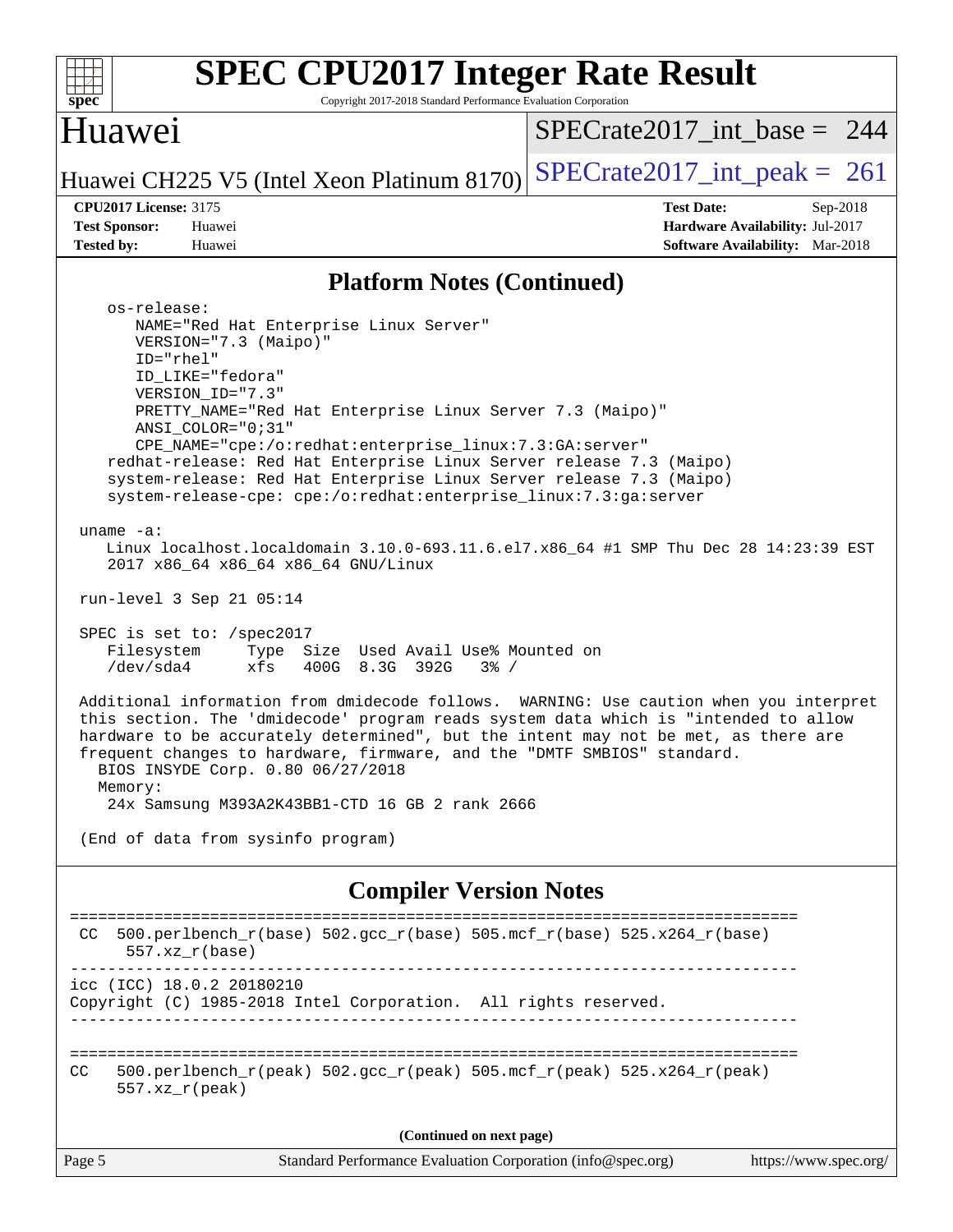| <b>SPEC CPU2017 Integer Rate Result</b><br>spec<br>Copyright 2017-2018 Standard Performance Evaluation Corporation |                                                                                                            |  |  |  |  |  |
|--------------------------------------------------------------------------------------------------------------------|------------------------------------------------------------------------------------------------------------|--|--|--|--|--|
| Huawei                                                                                                             | SPECrate2017 int base = $244$                                                                              |  |  |  |  |  |
| Huawei CH225 V5 (Intel Xeon Platinum 8170)                                                                         | $SPECrate2017\_int\_peak = 261$                                                                            |  |  |  |  |  |
| <b>CPU2017 License: 3175</b><br><b>Test Sponsor:</b><br>Huawei<br><b>Tested by:</b><br>Huawei                      | <b>Test Date:</b><br>Sep-2018<br>Hardware Availability: Jul-2017<br><b>Software Availability:</b> Mar-2018 |  |  |  |  |  |
| <b>Compiler Version Notes (Continued)</b>                                                                          |                                                                                                            |  |  |  |  |  |
| icc (ICC) 18.0.2 20180210<br>Copyright (C) 1985-2018 Intel Corporation. All rights reserved.                       |                                                                                                            |  |  |  |  |  |
| CXXC 520.omnetpp_r(base) 523.xalancbmk_r(base) 531.deepsjeng_r(base)<br>$541.$ leela $r(base)$                     |                                                                                                            |  |  |  |  |  |
| icpc (ICC) 18.0.2 20180210<br>Copyright (C) 1985-2018 Intel Corporation. All rights reserved.                      |                                                                                                            |  |  |  |  |  |
| CXXC 520.omnetpp_r(peak) 523.xalancbmk_r(peak) 531.deepsjeng_r(peak)<br>$541.$ leela_r(peak)                       |                                                                                                            |  |  |  |  |  |
| icpc (ICC) 18.0.2 20180210<br>Copyright (C) 1985-2018 Intel Corporation. All rights reserved.                      |                                                                                                            |  |  |  |  |  |
| 548.exchange2 r(base)<br>FC                                                                                        |                                                                                                            |  |  |  |  |  |
| ifort (IFORT) 18.0.2 20180210<br>Copyright (C) 1985-2018 Intel Corporation. All rights reserved.                   |                                                                                                            |  |  |  |  |  |
| 548.exchange2_r(peak)<br>FC.                                                                                       | ---------------------------------                                                                          |  |  |  |  |  |
| ifort (IFORT) 18.0.2 20180210<br>Copyright (C) 1985-2018 Intel Corporation. All rights reserved.                   |                                                                                                            |  |  |  |  |  |
| <b>Base Compiler Invocation</b><br>C benchmarks:<br>$\texttt{icc -m64 -std=cl1}$                                   |                                                                                                            |  |  |  |  |  |

[C++ benchmarks:](http://www.spec.org/auto/cpu2017/Docs/result-fields.html#CXXbenchmarks) [icpc -m64](http://www.spec.org/cpu2017/results/res2018q4/cpu2017-20180924-08934.flags.html#user_CXXbase_intel_icpc_64bit_4ecb2543ae3f1412ef961e0650ca070fec7b7afdcd6ed48761b84423119d1bf6bdf5cad15b44d48e7256388bc77273b966e5eb805aefd121eb22e9299b2ec9d9)

[Fortran benchmarks](http://www.spec.org/auto/cpu2017/Docs/result-fields.html#Fortranbenchmarks): [ifort -m64](http://www.spec.org/cpu2017/results/res2018q4/cpu2017-20180924-08934.flags.html#user_FCbase_intel_ifort_64bit_24f2bb282fbaeffd6157abe4f878425411749daecae9a33200eee2bee2fe76f3b89351d69a8130dd5949958ce389cf37ff59a95e7a40d588e8d3a57e0c3fd751)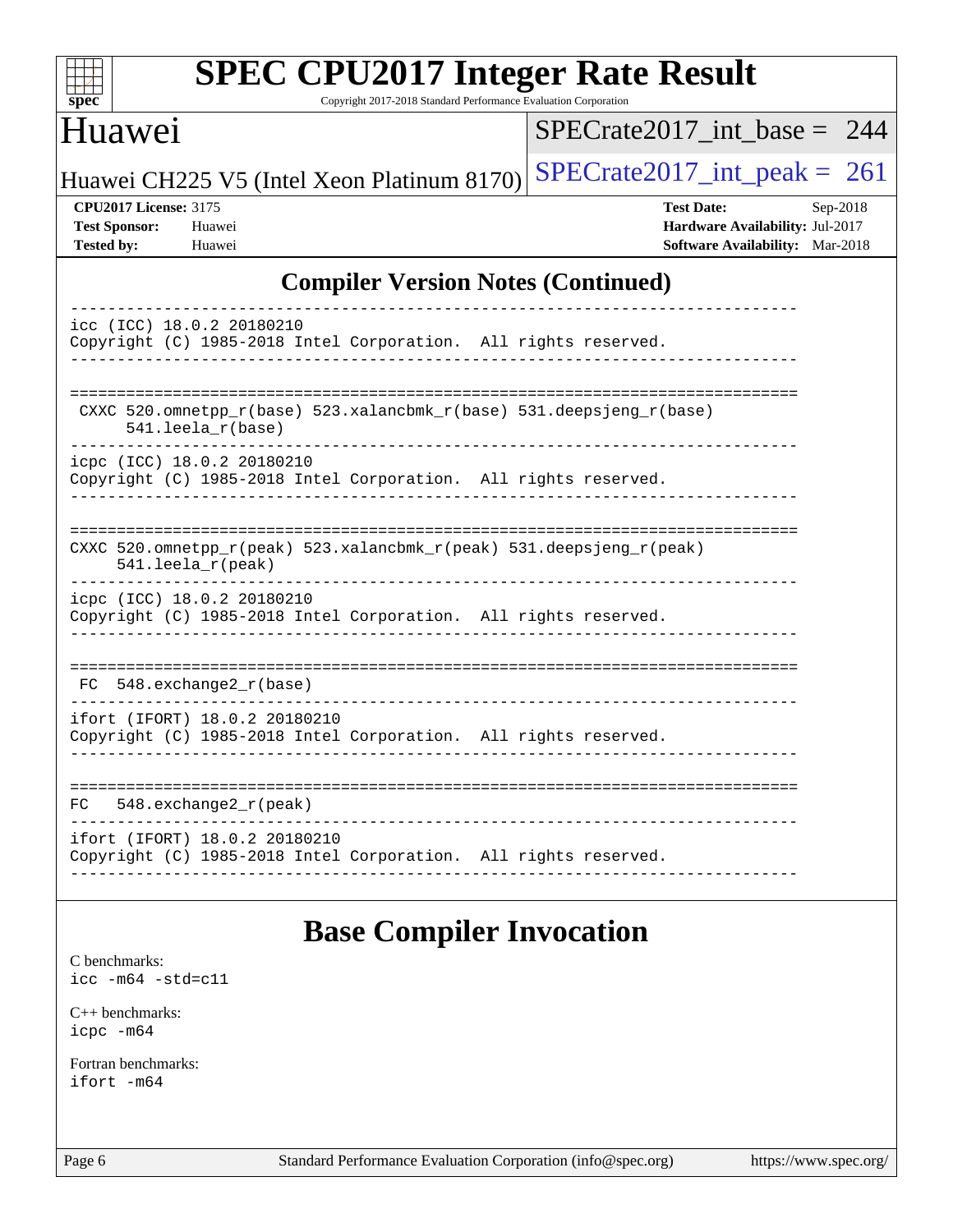

Copyright 2017-2018 Standard Performance Evaluation Corporation

## Huawei

[SPECrate2017\\_int\\_base =](http://www.spec.org/auto/cpu2017/Docs/result-fields.html#SPECrate2017intbase) 244

Huawei CH225 V5 (Intel Xeon Platinum 8170) SPECrate  $2017$  int peak = 261

**[CPU2017 License:](http://www.spec.org/auto/cpu2017/Docs/result-fields.html#CPU2017License)** 3175 **[Test Date:](http://www.spec.org/auto/cpu2017/Docs/result-fields.html#TestDate)** Sep-2018 **[Test Sponsor:](http://www.spec.org/auto/cpu2017/Docs/result-fields.html#TestSponsor)** Huawei **[Hardware Availability:](http://www.spec.org/auto/cpu2017/Docs/result-fields.html#HardwareAvailability)** Jul-2017 **[Tested by:](http://www.spec.org/auto/cpu2017/Docs/result-fields.html#Testedby)** Huawei **[Software Availability:](http://www.spec.org/auto/cpu2017/Docs/result-fields.html#SoftwareAvailability)** Mar-2018

# **[Base Portability Flags](http://www.spec.org/auto/cpu2017/Docs/result-fields.html#BasePortabilityFlags)**

 500.perlbench\_r: [-DSPEC\\_LP64](http://www.spec.org/cpu2017/results/res2018q4/cpu2017-20180924-08934.flags.html#b500.perlbench_r_basePORTABILITY_DSPEC_LP64) [-DSPEC\\_LINUX\\_X64](http://www.spec.org/cpu2017/results/res2018q4/cpu2017-20180924-08934.flags.html#b500.perlbench_r_baseCPORTABILITY_DSPEC_LINUX_X64) 502.gcc\_r: [-DSPEC\\_LP64](http://www.spec.org/cpu2017/results/res2018q4/cpu2017-20180924-08934.flags.html#suite_basePORTABILITY502_gcc_r_DSPEC_LP64) 505.mcf\_r: [-DSPEC\\_LP64](http://www.spec.org/cpu2017/results/res2018q4/cpu2017-20180924-08934.flags.html#suite_basePORTABILITY505_mcf_r_DSPEC_LP64) 520.omnetpp\_r: [-DSPEC\\_LP64](http://www.spec.org/cpu2017/results/res2018q4/cpu2017-20180924-08934.flags.html#suite_basePORTABILITY520_omnetpp_r_DSPEC_LP64) 523.xalancbmk\_r: [-DSPEC\\_LP64](http://www.spec.org/cpu2017/results/res2018q4/cpu2017-20180924-08934.flags.html#suite_basePORTABILITY523_xalancbmk_r_DSPEC_LP64) [-DSPEC\\_LINUX](http://www.spec.org/cpu2017/results/res2018q4/cpu2017-20180924-08934.flags.html#b523.xalancbmk_r_baseCXXPORTABILITY_DSPEC_LINUX) 525.x264\_r: [-DSPEC\\_LP64](http://www.spec.org/cpu2017/results/res2018q4/cpu2017-20180924-08934.flags.html#suite_basePORTABILITY525_x264_r_DSPEC_LP64) 531.deepsjeng\_r: [-DSPEC\\_LP64](http://www.spec.org/cpu2017/results/res2018q4/cpu2017-20180924-08934.flags.html#suite_basePORTABILITY531_deepsjeng_r_DSPEC_LP64) 541.leela\_r: [-DSPEC\\_LP64](http://www.spec.org/cpu2017/results/res2018q4/cpu2017-20180924-08934.flags.html#suite_basePORTABILITY541_leela_r_DSPEC_LP64) 548.exchange2\_r: [-DSPEC\\_LP64](http://www.spec.org/cpu2017/results/res2018q4/cpu2017-20180924-08934.flags.html#suite_basePORTABILITY548_exchange2_r_DSPEC_LP64) 557.xz\_r: [-DSPEC\\_LP64](http://www.spec.org/cpu2017/results/res2018q4/cpu2017-20180924-08934.flags.html#suite_basePORTABILITY557_xz_r_DSPEC_LP64)

# **[Base Optimization Flags](http://www.spec.org/auto/cpu2017/Docs/result-fields.html#BaseOptimizationFlags)**

[C benchmarks](http://www.spec.org/auto/cpu2017/Docs/result-fields.html#Cbenchmarks):

[-Wl,-z,muldefs](http://www.spec.org/cpu2017/results/res2018q4/cpu2017-20180924-08934.flags.html#user_CCbase_link_force_multiple1_b4cbdb97b34bdee9ceefcfe54f4c8ea74255f0b02a4b23e853cdb0e18eb4525ac79b5a88067c842dd0ee6996c24547a27a4b99331201badda8798ef8a743f577) [-xCORE-AVX512](http://www.spec.org/cpu2017/results/res2018q4/cpu2017-20180924-08934.flags.html#user_CCbase_f-xCORE-AVX512) [-ipo](http://www.spec.org/cpu2017/results/res2018q4/cpu2017-20180924-08934.flags.html#user_CCbase_f-ipo) [-O3](http://www.spec.org/cpu2017/results/res2018q4/cpu2017-20180924-08934.flags.html#user_CCbase_f-O3) [-no-prec-div](http://www.spec.org/cpu2017/results/res2018q4/cpu2017-20180924-08934.flags.html#user_CCbase_f-no-prec-div) [-qopt-mem-layout-trans=3](http://www.spec.org/cpu2017/results/res2018q4/cpu2017-20180924-08934.flags.html#user_CCbase_f-qopt-mem-layout-trans_de80db37974c74b1f0e20d883f0b675c88c3b01e9d123adea9b28688d64333345fb62bc4a798493513fdb68f60282f9a726aa07f478b2f7113531aecce732043) [-L/usr/local/je5.0.1-64/lib](http://www.spec.org/cpu2017/results/res2018q4/cpu2017-20180924-08934.flags.html#user_CCbase_jemalloc_link_path64_4b10a636b7bce113509b17f3bd0d6226c5fb2346b9178c2d0232c14f04ab830f976640479e5c33dc2bcbbdad86ecfb6634cbbd4418746f06f368b512fced5394) [-ljemalloc](http://www.spec.org/cpu2017/results/res2018q4/cpu2017-20180924-08934.flags.html#user_CCbase_jemalloc_link_lib_d1249b907c500fa1c0672f44f562e3d0f79738ae9e3c4a9c376d49f265a04b9c99b167ecedbf6711b3085be911c67ff61f150a17b3472be731631ba4d0471706)

[C++ benchmarks:](http://www.spec.org/auto/cpu2017/Docs/result-fields.html#CXXbenchmarks)

[-Wl,-z,muldefs](http://www.spec.org/cpu2017/results/res2018q4/cpu2017-20180924-08934.flags.html#user_CXXbase_link_force_multiple1_b4cbdb97b34bdee9ceefcfe54f4c8ea74255f0b02a4b23e853cdb0e18eb4525ac79b5a88067c842dd0ee6996c24547a27a4b99331201badda8798ef8a743f577) [-xCORE-AVX512](http://www.spec.org/cpu2017/results/res2018q4/cpu2017-20180924-08934.flags.html#user_CXXbase_f-xCORE-AVX512) [-ipo](http://www.spec.org/cpu2017/results/res2018q4/cpu2017-20180924-08934.flags.html#user_CXXbase_f-ipo) [-O3](http://www.spec.org/cpu2017/results/res2018q4/cpu2017-20180924-08934.flags.html#user_CXXbase_f-O3) [-no-prec-div](http://www.spec.org/cpu2017/results/res2018q4/cpu2017-20180924-08934.flags.html#user_CXXbase_f-no-prec-div) [-qopt-mem-layout-trans=3](http://www.spec.org/cpu2017/results/res2018q4/cpu2017-20180924-08934.flags.html#user_CXXbase_f-qopt-mem-layout-trans_de80db37974c74b1f0e20d883f0b675c88c3b01e9d123adea9b28688d64333345fb62bc4a798493513fdb68f60282f9a726aa07f478b2f7113531aecce732043) [-L/usr/local/je5.0.1-64/lib](http://www.spec.org/cpu2017/results/res2018q4/cpu2017-20180924-08934.flags.html#user_CXXbase_jemalloc_link_path64_4b10a636b7bce113509b17f3bd0d6226c5fb2346b9178c2d0232c14f04ab830f976640479e5c33dc2bcbbdad86ecfb6634cbbd4418746f06f368b512fced5394) [-ljemalloc](http://www.spec.org/cpu2017/results/res2018q4/cpu2017-20180924-08934.flags.html#user_CXXbase_jemalloc_link_lib_d1249b907c500fa1c0672f44f562e3d0f79738ae9e3c4a9c376d49f265a04b9c99b167ecedbf6711b3085be911c67ff61f150a17b3472be731631ba4d0471706)

#### [Fortran benchmarks](http://www.spec.org/auto/cpu2017/Docs/result-fields.html#Fortranbenchmarks):

[-Wl,-z,muldefs](http://www.spec.org/cpu2017/results/res2018q4/cpu2017-20180924-08934.flags.html#user_FCbase_link_force_multiple1_b4cbdb97b34bdee9ceefcfe54f4c8ea74255f0b02a4b23e853cdb0e18eb4525ac79b5a88067c842dd0ee6996c24547a27a4b99331201badda8798ef8a743f577) [-xCORE-AVX512](http://www.spec.org/cpu2017/results/res2018q4/cpu2017-20180924-08934.flags.html#user_FCbase_f-xCORE-AVX512) [-ipo](http://www.spec.org/cpu2017/results/res2018q4/cpu2017-20180924-08934.flags.html#user_FCbase_f-ipo) [-O3](http://www.spec.org/cpu2017/results/res2018q4/cpu2017-20180924-08934.flags.html#user_FCbase_f-O3) [-no-prec-div](http://www.spec.org/cpu2017/results/res2018q4/cpu2017-20180924-08934.flags.html#user_FCbase_f-no-prec-div) [-qopt-mem-layout-trans=3](http://www.spec.org/cpu2017/results/res2018q4/cpu2017-20180924-08934.flags.html#user_FCbase_f-qopt-mem-layout-trans_de80db37974c74b1f0e20d883f0b675c88c3b01e9d123adea9b28688d64333345fb62bc4a798493513fdb68f60282f9a726aa07f478b2f7113531aecce732043) [-nostandard-realloc-lhs](http://www.spec.org/cpu2017/results/res2018q4/cpu2017-20180924-08934.flags.html#user_FCbase_f_2003_std_realloc_82b4557e90729c0f113870c07e44d33d6f5a304b4f63d4c15d2d0f1fab99f5daaed73bdb9275d9ae411527f28b936061aa8b9c8f2d63842963b95c9dd6426b8a) [-L/usr/local/je5.0.1-64/lib](http://www.spec.org/cpu2017/results/res2018q4/cpu2017-20180924-08934.flags.html#user_FCbase_jemalloc_link_path64_4b10a636b7bce113509b17f3bd0d6226c5fb2346b9178c2d0232c14f04ab830f976640479e5c33dc2bcbbdad86ecfb6634cbbd4418746f06f368b512fced5394) [-ljemalloc](http://www.spec.org/cpu2017/results/res2018q4/cpu2017-20180924-08934.flags.html#user_FCbase_jemalloc_link_lib_d1249b907c500fa1c0672f44f562e3d0f79738ae9e3c4a9c376d49f265a04b9c99b167ecedbf6711b3085be911c67ff61f150a17b3472be731631ba4d0471706)

# **[Peak Compiler Invocation](http://www.spec.org/auto/cpu2017/Docs/result-fields.html#PeakCompilerInvocation)**

[C benchmarks \(except as noted below\)](http://www.spec.org/auto/cpu2017/Docs/result-fields.html#Cbenchmarksexceptasnotedbelow): [icc -m64 -std=c11](http://www.spec.org/cpu2017/results/res2018q4/cpu2017-20180924-08934.flags.html#user_CCpeak_intel_icc_64bit_c11_33ee0cdaae7deeeab2a9725423ba97205ce30f63b9926c2519791662299b76a0318f32ddfffdc46587804de3178b4f9328c46fa7c2b0cd779d7a61945c91cd35)

502.gcc\_r: [icc -m32 -std=c11 -L/home/prasadj/specdev/IC18u2\\_Internal/lin\\_18\\_0\\_20180210/compiler/lib/ia32\\_lin](http://www.spec.org/cpu2017/results/res2018q4/cpu2017-20180924-08934.flags.html#user_peakCCLD502_gcc_r_intel_icc_a481ac844e7127046fad14d498c730a1848fa901fbbb2c3dfdd5e9fbbac777c8009953946d55d8b6afe8ed0da70dd2b4f8dedbdf7ab1ee211ba70d24a5d89f85)

[C++ benchmarks \(except as noted below\):](http://www.spec.org/auto/cpu2017/Docs/result-fields.html#CXXbenchmarksexceptasnotedbelow) [icpc -m64](http://www.spec.org/cpu2017/results/res2018q4/cpu2017-20180924-08934.flags.html#user_CXXpeak_intel_icpc_64bit_4ecb2543ae3f1412ef961e0650ca070fec7b7afdcd6ed48761b84423119d1bf6bdf5cad15b44d48e7256388bc77273b966e5eb805aefd121eb22e9299b2ec9d9)

523.xalancbmk\_r: [icpc -m32 -L/home/prasadj/specdev/IC18u2\\_Internal/lin\\_18\\_0\\_20180210/compiler/lib/ia32\\_lin](http://www.spec.org/cpu2017/results/res2018q4/cpu2017-20180924-08934.flags.html#user_peakCXXLD523_xalancbmk_r_intel_icpc_c6d030cd79af6ea7d6fb64c57e8fe7ae8fe0b96fc5a3b3f4a10e3273b3d7fa9decd8263f6330cef23f751cb093a69fae84a2bf4c243500a8eed069248128076f)

[Fortran benchmarks](http://www.spec.org/auto/cpu2017/Docs/result-fields.html#Fortranbenchmarks): [ifort -m64](http://www.spec.org/cpu2017/results/res2018q4/cpu2017-20180924-08934.flags.html#user_FCpeak_intel_ifort_64bit_24f2bb282fbaeffd6157abe4f878425411749daecae9a33200eee2bee2fe76f3b89351d69a8130dd5949958ce389cf37ff59a95e7a40d588e8d3a57e0c3fd751)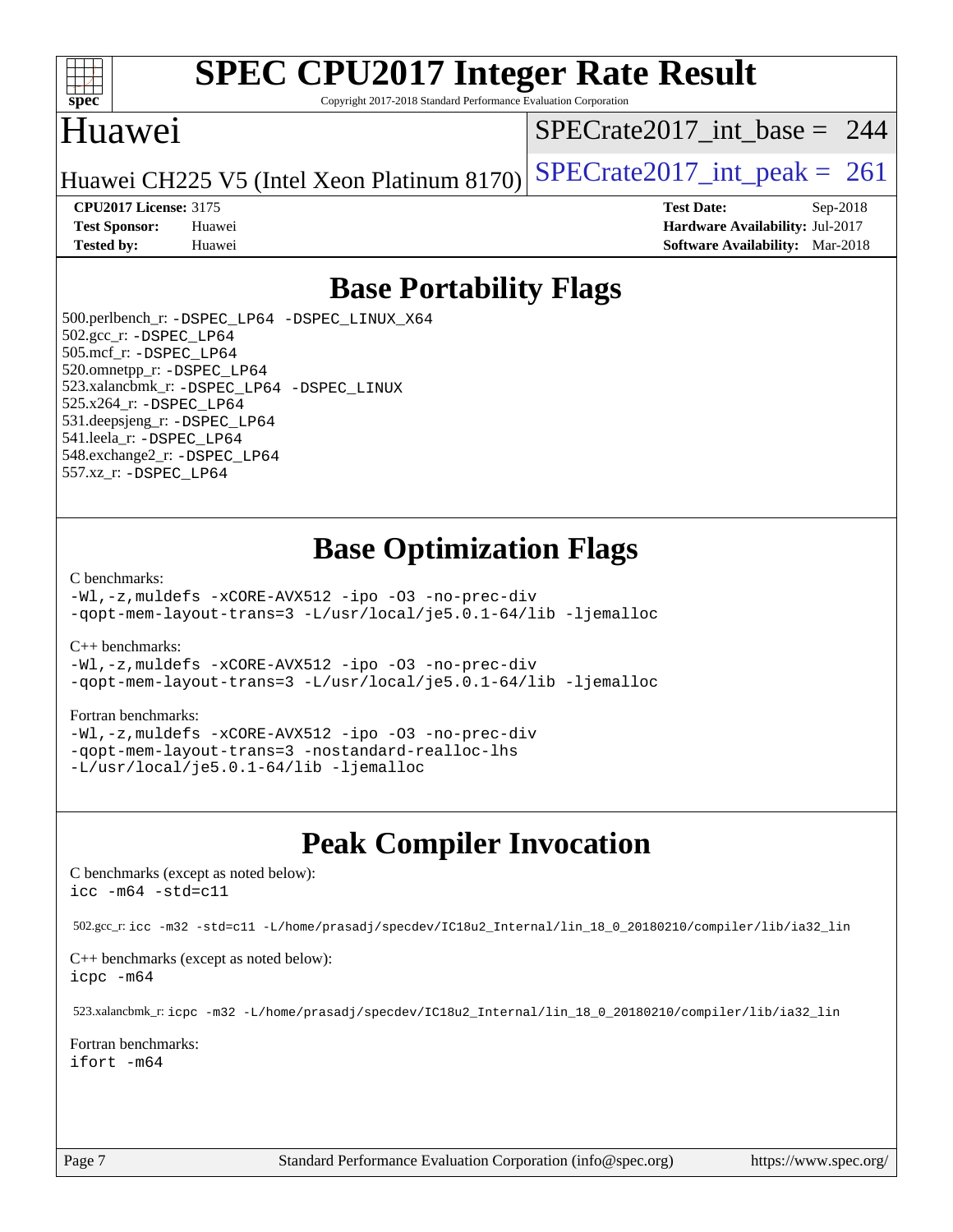

Copyright 2017-2018 Standard Performance Evaluation Corporation

# Huawei

[SPECrate2017\\_int\\_base =](http://www.spec.org/auto/cpu2017/Docs/result-fields.html#SPECrate2017intbase) 244

Huawei CH225 V5 (Intel Xeon Platinum 8170) SPECrate  $2017$  int peak = 261

**[CPU2017 License:](http://www.spec.org/auto/cpu2017/Docs/result-fields.html#CPU2017License)** 3175 **[Test Date:](http://www.spec.org/auto/cpu2017/Docs/result-fields.html#TestDate)** Sep-2018 **[Test Sponsor:](http://www.spec.org/auto/cpu2017/Docs/result-fields.html#TestSponsor)** Huawei **[Hardware Availability:](http://www.spec.org/auto/cpu2017/Docs/result-fields.html#HardwareAvailability)** Jul-2017 **[Tested by:](http://www.spec.org/auto/cpu2017/Docs/result-fields.html#Testedby)** Huawei **[Software Availability:](http://www.spec.org/auto/cpu2017/Docs/result-fields.html#SoftwareAvailability)** Mar-2018

# **[Peak Portability Flags](http://www.spec.org/auto/cpu2017/Docs/result-fields.html#PeakPortabilityFlags)**

 500.perlbench\_r: [-DSPEC\\_LP64](http://www.spec.org/cpu2017/results/res2018q4/cpu2017-20180924-08934.flags.html#b500.perlbench_r_peakPORTABILITY_DSPEC_LP64) [-DSPEC\\_LINUX\\_X64](http://www.spec.org/cpu2017/results/res2018q4/cpu2017-20180924-08934.flags.html#b500.perlbench_r_peakCPORTABILITY_DSPEC_LINUX_X64) 502.gcc\_r: [-D\\_FILE\\_OFFSET\\_BITS=64](http://www.spec.org/cpu2017/results/res2018q4/cpu2017-20180924-08934.flags.html#user_peakPORTABILITY502_gcc_r_file_offset_bits_64_5ae949a99b284ddf4e95728d47cb0843d81b2eb0e18bdfe74bbf0f61d0b064f4bda2f10ea5eb90e1dcab0e84dbc592acfc5018bc955c18609f94ddb8d550002c) 505.mcf\_r: [-DSPEC\\_LP64](http://www.spec.org/cpu2017/results/res2018q4/cpu2017-20180924-08934.flags.html#suite_peakPORTABILITY505_mcf_r_DSPEC_LP64) 520.omnetpp\_r: [-DSPEC\\_LP64](http://www.spec.org/cpu2017/results/res2018q4/cpu2017-20180924-08934.flags.html#suite_peakPORTABILITY520_omnetpp_r_DSPEC_LP64) 523.xalancbmk\_r: [-D\\_FILE\\_OFFSET\\_BITS=64](http://www.spec.org/cpu2017/results/res2018q4/cpu2017-20180924-08934.flags.html#user_peakPORTABILITY523_xalancbmk_r_file_offset_bits_64_5ae949a99b284ddf4e95728d47cb0843d81b2eb0e18bdfe74bbf0f61d0b064f4bda2f10ea5eb90e1dcab0e84dbc592acfc5018bc955c18609f94ddb8d550002c) [-DSPEC\\_LINUX](http://www.spec.org/cpu2017/results/res2018q4/cpu2017-20180924-08934.flags.html#b523.xalancbmk_r_peakCXXPORTABILITY_DSPEC_LINUX) 525.x264\_r: [-DSPEC\\_LP64](http://www.spec.org/cpu2017/results/res2018q4/cpu2017-20180924-08934.flags.html#suite_peakPORTABILITY525_x264_r_DSPEC_LP64) 531.deepsjeng\_r: [-DSPEC\\_LP64](http://www.spec.org/cpu2017/results/res2018q4/cpu2017-20180924-08934.flags.html#suite_peakPORTABILITY531_deepsjeng_r_DSPEC_LP64) 541.leela\_r: [-DSPEC\\_LP64](http://www.spec.org/cpu2017/results/res2018q4/cpu2017-20180924-08934.flags.html#suite_peakPORTABILITY541_leela_r_DSPEC_LP64) 548.exchange2\_r: [-DSPEC\\_LP64](http://www.spec.org/cpu2017/results/res2018q4/cpu2017-20180924-08934.flags.html#suite_peakPORTABILITY548_exchange2_r_DSPEC_LP64) 557.xz\_r: [-DSPEC\\_LP64](http://www.spec.org/cpu2017/results/res2018q4/cpu2017-20180924-08934.flags.html#suite_peakPORTABILITY557_xz_r_DSPEC_LP64)

# **[Peak Optimization Flags](http://www.spec.org/auto/cpu2017/Docs/result-fields.html#PeakOptimizationFlags)**

[C benchmarks](http://www.spec.org/auto/cpu2017/Docs/result-fields.html#Cbenchmarks):

```
 500.perlbench_r: -Wl,-z,muldefs -prof-gen(pass 1) -prof-use(pass 2) -ipo
-xCORE-AVX512 -O3 -no-prec-div -qopt-mem-layout-trans=3
-fno-strict-overflow -L/usr/local/je5.0.1-64/lib
-ljemalloc
 502.gcc_r: -Wl,-z,muldefs -prof-gen(pass 1) -prof-use(pass 2) -ipo
-xCORE-AVX512 -O3 -no-prec-div -qopt-mem-layout-trans=3
-L/usr/local/je5.0.1-32/lib -ljemalloc
505.\text{mcf}_r: basepeak = yes
525.x264_r: basepeak = yes
 557.xz_r: basepeak = yes
C++ benchmarks: 
 520.omnetpp_r: basepeak = yes
 523.xalancbmk_r: -Wl,-z,muldefs -prof-gen(pass 1) -prof-use(pass 2) -ipo
-xCORE-AVX512 -O3 -no-prec-div -qopt-mem-layout-trans=3
-L/usr/local/je5.0.1-32/lib -ljemalloc
 531.deepsjeng_r: basepeak = yes
 541.leela_r: -Wl,-z,muldefs -prof-gen(pass 1) -prof-use(pass 2) -ipo
-xCORE-AVX512 -O3 -no-prec-div -qopt-mem-layout-trans=3
-L/usr/local/je5.0.1-64/lib -ljemalloc
                                       (Continued on next page)
```